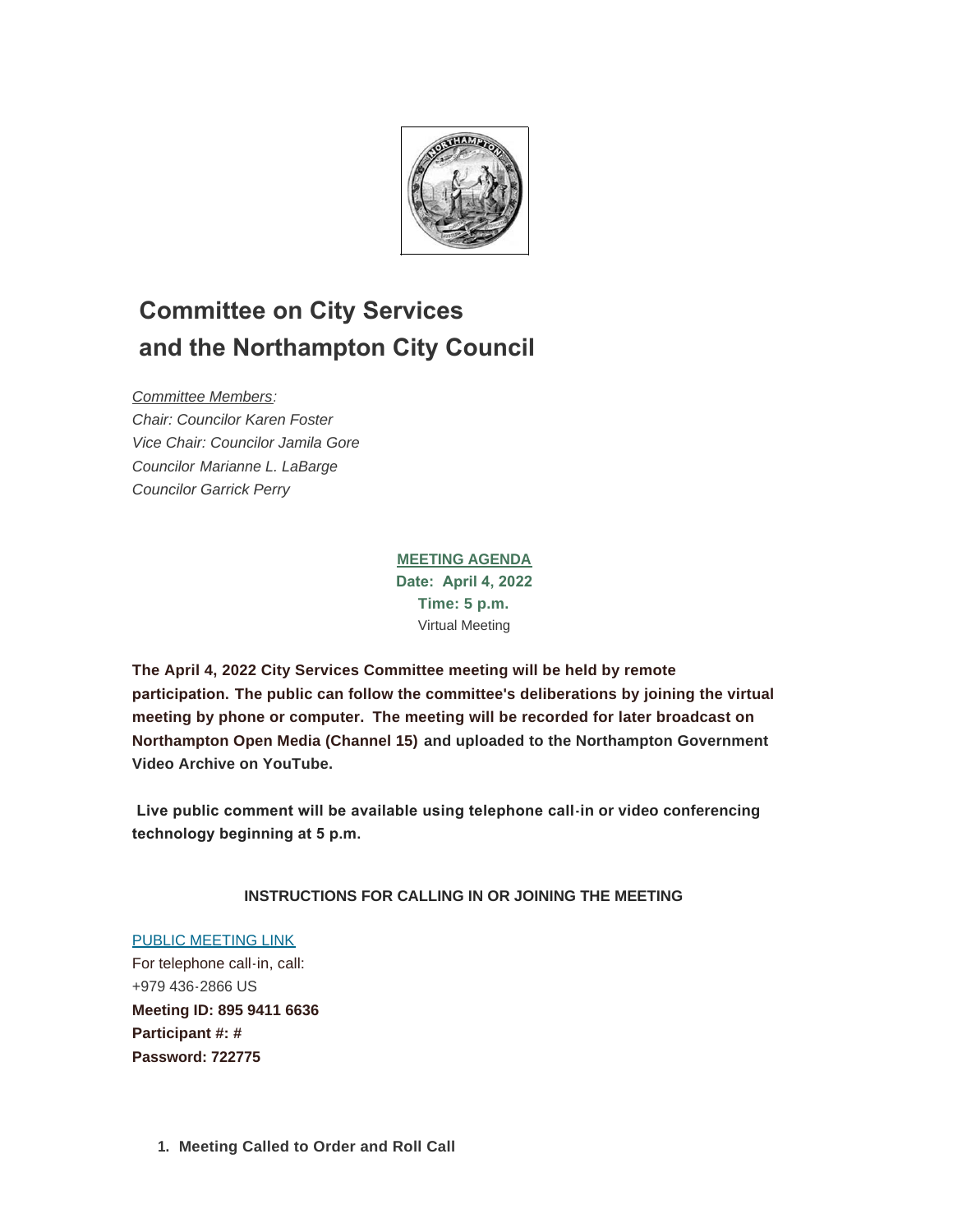#### **Announcement of Audio/Video Recording 2.**

This meeting is being audio/video recorded.

#### **Public Comment 3.**

#### **Departmental Update - Arts & Culture Department 4.**

*Informal discussion with Arts & Culture Department Director Brian Foote. Topics include the decision to cancel the 2021 Visual Arts & Poetry Biennial juried art exhibit and proposed changes to the future selection process for the exhibit.*

#### **Minutes of Previous Meetings 5.**

#### **Items Referred to Committee 6.**

**22.061 Appointments to Various Committees, referred by City Council - A. 3/17/2022**

**Arts Council**

**Jo Ella Tarbutton-Springfield,** 351 Pleasant Street, #163, Northampton

Term: March 2022-June 2025

*To fill a vacancy*

**Anna VA Polesny,** 30 Aldrich Street, Northampton,

Term: March 2022-June 2025

*To fill a vacancy*

### **Energy & Sustainability Commission**

**Victoria McGarril,** 107 Island Road, Northampton

Term: March 2022-June 2025

*To fill a vacancy*

## **Housing Partnership**

**Gwen Nabad,** 19D Hampshire Heights, Northampton

Term: March 2022-June 2025

*To fill a vacancy*

**Beverly Bates,** 206 Emerson Way, Florence